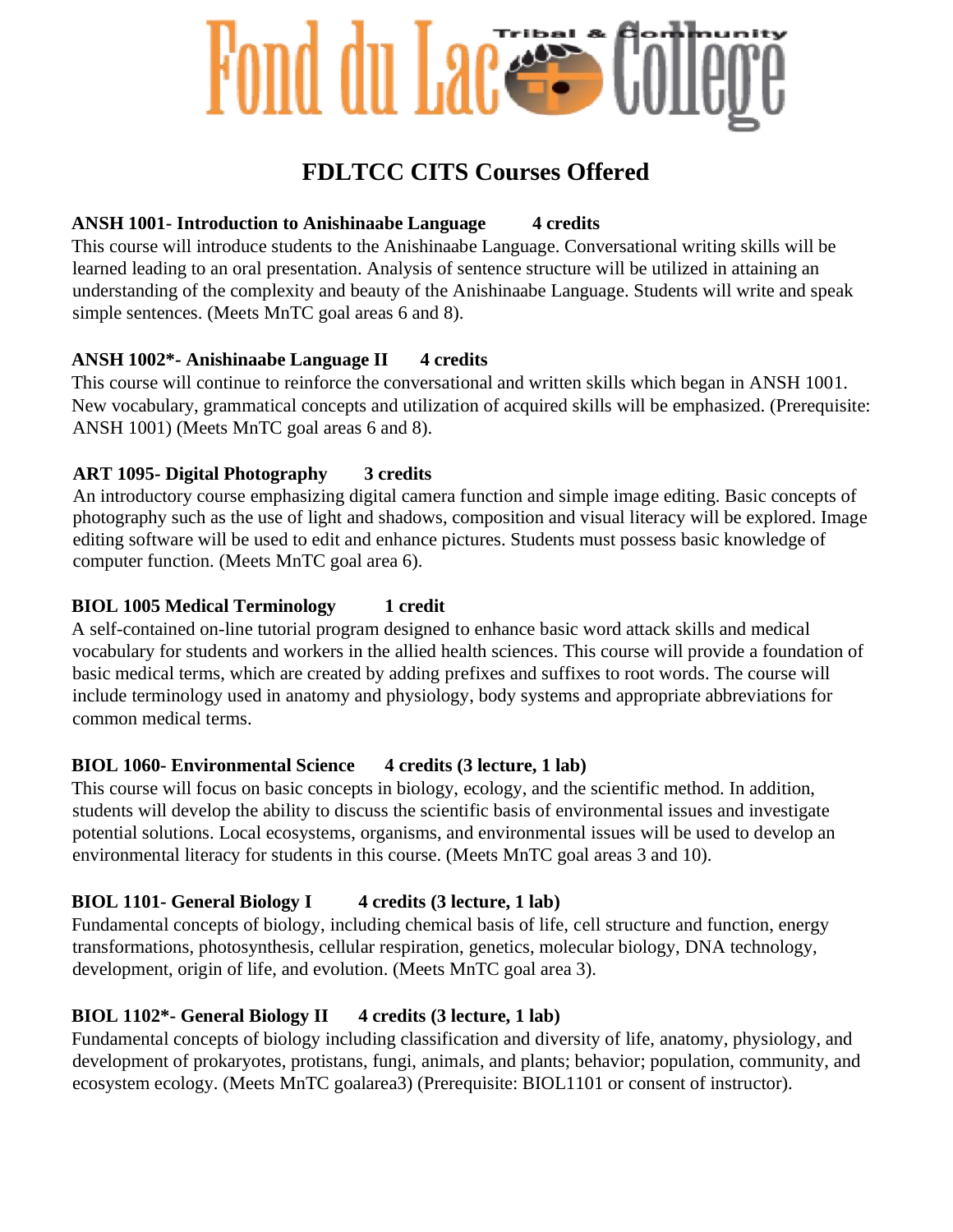## Fond du Lacess C

## **BIOL 2020\* Human Anatomy and Physiology I 4 credits (3 lecture, 1 lab)**

Structural and functional aspects of selected human body systems with a strong emphasis on laboratory dissection and study. Designed for students majoring in nursing and health related sciences as well as physical education and liberal arts. (Meets MnTC goal area 3) (Prerequisite: BIOL 1101 or BIOL 1001 or consent of instructor).

## **BIOL 2021\*- Human Anatomy and Physiology II 4 credits (3 lecture, 1 lab)**

Structural and functional aspects of selected human body systems with a strong emphasis on laboratory dissection and study. Designed for students majoring in nursing and health related sciences as well as physical education and liberal arts. (MeetsMnTCgoalarea3)(Prerequisite: BIOL2020 or consent of instructor).

## **BUS 1080 Personal Finance 3 credits**

An overview of personal and family financial planning with an emphasis on financial record keeping, planning your spending, tax planning, consumer credit, making buying decisions, purchasing decisions, purchasing insurance, selecting investments, and retirement and estate planning.

## **CAOR 1005 Career Exploration 1 credit**

Effective career decision making and life planning requires skills. In this course, students will learn about their interests, values, and abilities and how these elements are related to a career choice. Techniques for researching occupations will be taught as well as skills for effective decision making and goal setting.

## **CHEM 1010 General Chemistry I 5 credits (4 lecture, 1 lab)**

This is an in depth study of the principles of inorganic chemistry with emphasis on atomic structure, molecular structure, periodic properties, chemical nomenclature, stoichiometry, chemical bonding, the mole concept, and chemical reactions. (A working knowledge of basic algebra is recommended) (Meets MnTC goal area 3).

## **CHEM 1011 General Chemistry II 5 credits (4 lecture, 1 lab)**

This is an in depth study of the principles of inorganic chemistry with emphasis on modern atomic theory, chemical bonding, molecular geometry, gas laws, solution chemistry, acids and bases, chemical equilibrium, electrochemistry, nuclear chemistry, and an introduction into organic chemistry. (A working knowledge of basic algebra is recommended) (Meets MnTC goal area 3).

## **ECON 2020 Principles of Economics-Macroeconomics 3 credits**

This course focuses on the economy as a whole including supply and demand, national income analysis, inflation, unemployment, fiscal policy and analysis of other macroeconomic problems. (Meets MnTC goal areas 5 and 8).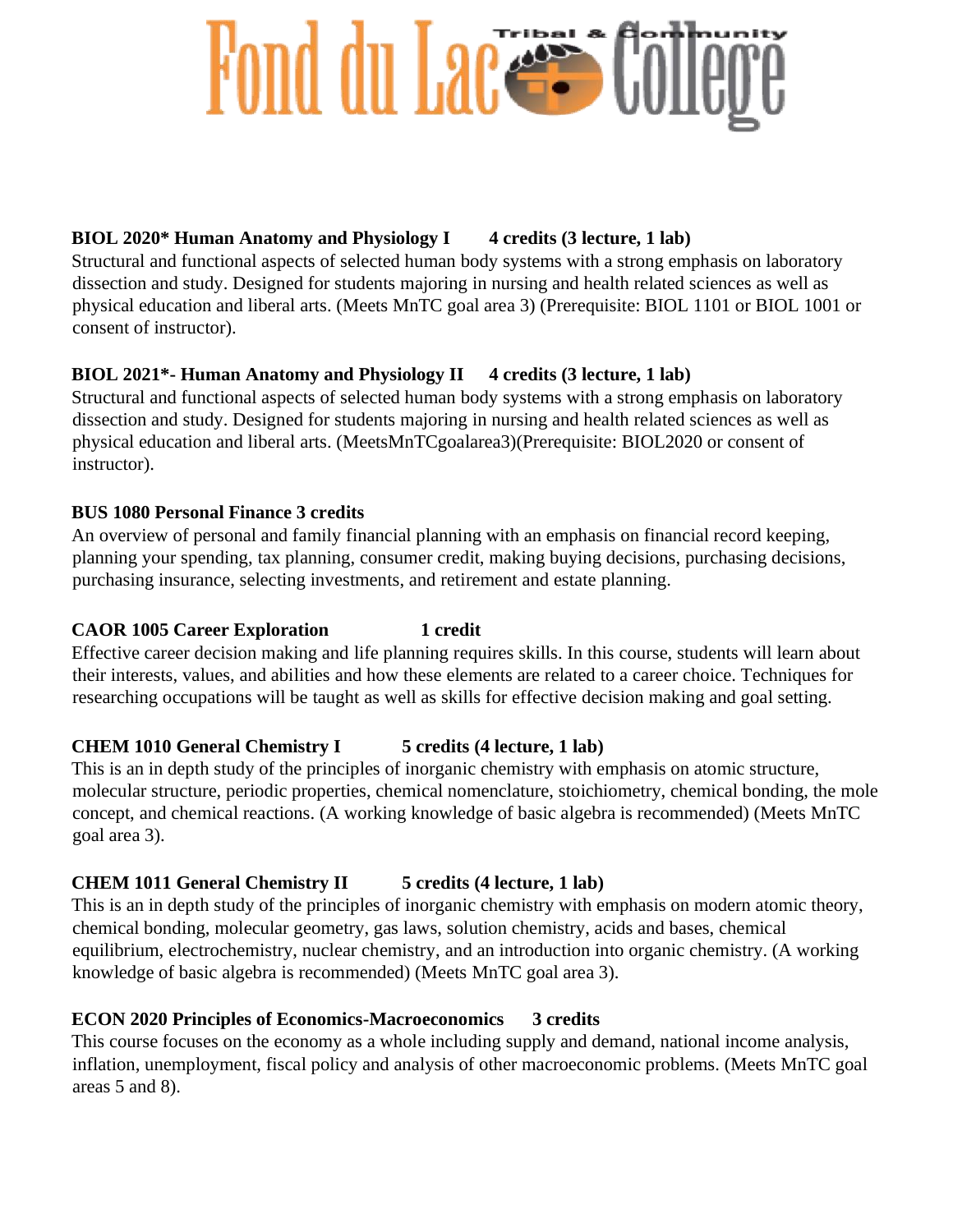# Fond du Laces

## **ENGL 1101\*- College Composition 3 credits**

**]**College Composition is a first semester freshman composition course which focuses on college-level writing. This course immediately addresses an essential academic skill, the ability to communicate ideas in written form. This course will provide you with academic skills and intellectual habits you will need throughout your academic career. (Prerequisite: Appropriate Accuplacer, ACT or MCA score or consent of instructor) (Meets MnTC goal area 1).

## **ENGL 1102\*- Advanced College Composition 3 credits**

Advanced Composition is a second semester freshman composition course that focuses on writing effective arguments and academic papers. Emphasis will be placed on the in-depth research paper, with attention paid to both MLA and APA styles.(Prerequisite: Passing Grade in ENGL1101 College Composition) (Meets MnTC goal area 1).

## **ENGL 1110\*- Introduction to Literature 3 credits**

In this introductory survey course, students will read, discuss and write critically about a variety of literary texts: essays, memoir, poetry, short stories, novels and/or plays. Students will study a broad range of historical periods and location, including British, American and perhaps even global literature. (Prerequisite: ENGL1101)(Meets MnTC goalarea6).

## **ENGL 2010\* Reading & Writing the Short Story 3 credits**

Reading and Writing the Short Story is the study of the short story as a specific artistic genre with attention given to fictional elements that enable each story to achieve its purpose. In addition, each story is read as a unique literary statement that affords a special vision of human experience. Students will explore this genre not only as readers but also as writers, having the opportunity to compose their own creative work during the semester. (Meets MnTC goal area 6 and 7) (Prerequisite: ENGL 1101).

## **GEOG 1020 Cultural Geography 3 credits**

This course provides a systematic study of spatial patterns concerning the cultural elements of geography including cultural diversity, population, migration, agriculture, industrialization, urbanization, and the distribution of resources. (Meets MnTC goal areas 5 and 8).

## **GEOG 1040 World Regional Geography 3 credits**

This course provides a geographical study of world regions with emphasis on internal spatial patterns and the interrelations of regions. (Meets MnTC goal areas 5 and 8).

## **GEOL 1001- Introductory Geology 4 credits (3 lecture, 1 lab**

An introduction to the structure and evolution of the earth and its landforms, including the study of minerals and rocks, volcanic activity, earth quakes, and the theory of plate tectonics. The geology of Minnesota is emphasized. (Meets MnTC goal area 3).

## **HIST 1011- History of Western Civilization II 4 credits**

This course examines the history of western civilization from 1776 to the present. The scope of the course includes economic, social and political developments. Topics include: political and economic revolution, the industrial age, the world wars and the cold war. (Meets MnTC goal areas 5 and 8).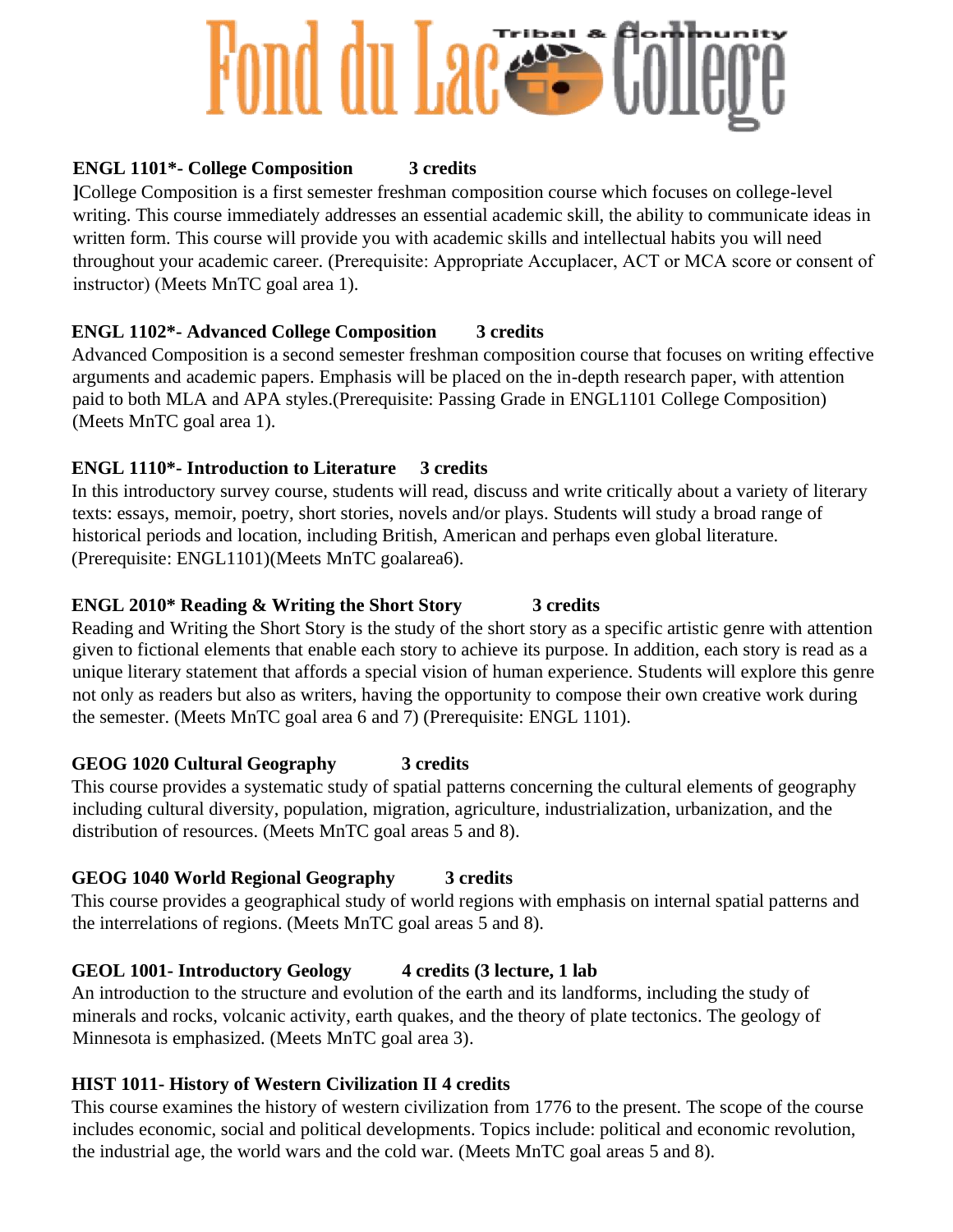## Fond du Laces

## **HIST 1030 History of United States I 4 credits**

This course examines the history of the United States to 1876. The scope of inquiry includes economic, social and political developments. Topics include: the colonial era, foundation of the American Republic, westward continental expansion and the Civil War. (Meets MnTC goal area 5).

## **HIST 1031- History of the United States II 4 credits**

This course examines the history of the United States from 1876 to present. The scope of inquiry includes economic, social and political developments. Topics include: industrialization, the depression and New Deal, the world wars and the cold war. (Meets MnTC goal area 5).

## **LAWE 1001- Introduction to Criminal Justice 3 credits**

An analysis of the criminal justice system in the United States, including criminal law and the roles and relationships of agencies of crime and delinquency prevention, police, courts, and corrections.

## **MATH 1010\*- College Algebra 3 credits**

The real numbers, first degree equations and inequalities with word problem applications and linear graphs. Second degree equations and inequalities in one and two variables with the quadratic formula and graphs. Relations, functions, absolute value, and variation. Exponential and logarithmic functions with applications. Polynomial equations and complex numbers. Systems of equations and inequalities. (Meets MnTC goalarea4). (Prerequisite: MATH0030 or placement by Accuplacer or permission of instructor).

## **MATH 1015\*- Trigonometry 2 credits**

Study of angles in degree and radians; trigonometry functions of angles in a coordinate system and in triangles; solutions of triangles and applications; solutions of trigonometric identities and equations; graphs of the trigonometric functions and inverses. (Meets MnTC goal area 4). (Prerequisite MATH 0030 or equivalent).

## **MATH 1020\*- Calculus: Short Course 3 credits**

A brief survey of calculus; Students will review real numbers, graphing, and functions. Core material includes limits, continuity, differentiation and integration. Applications of differentiation include minimizing/maximizing cost, profit, and revenue functions. Students will learn applications of the integral with respect to the physical, social, and behavioral sciences and use exponential and logarithmic functions to explore growth, decay, and population models. Students planning to enroll in more than one semester of calculus should begin win MATH 2001. (Prerequisites MATH 1010, placement by Accuplacer, or instructor consent.).

## **MATH 1030\*- Introduction to Statistics 3 credits**

An introduction to statistics suitable for social and behavioral science majors, but also suitable for students in other disciplines. Topics include statistical theory and experimental design, descriptive statistics, probability distribution models, regression analysis and correlation, inference, and sampling methods. (Meets MnTC goal area 4). (Prerequisite: MATH 0020 or placement by Accuplacer or permission of instructor)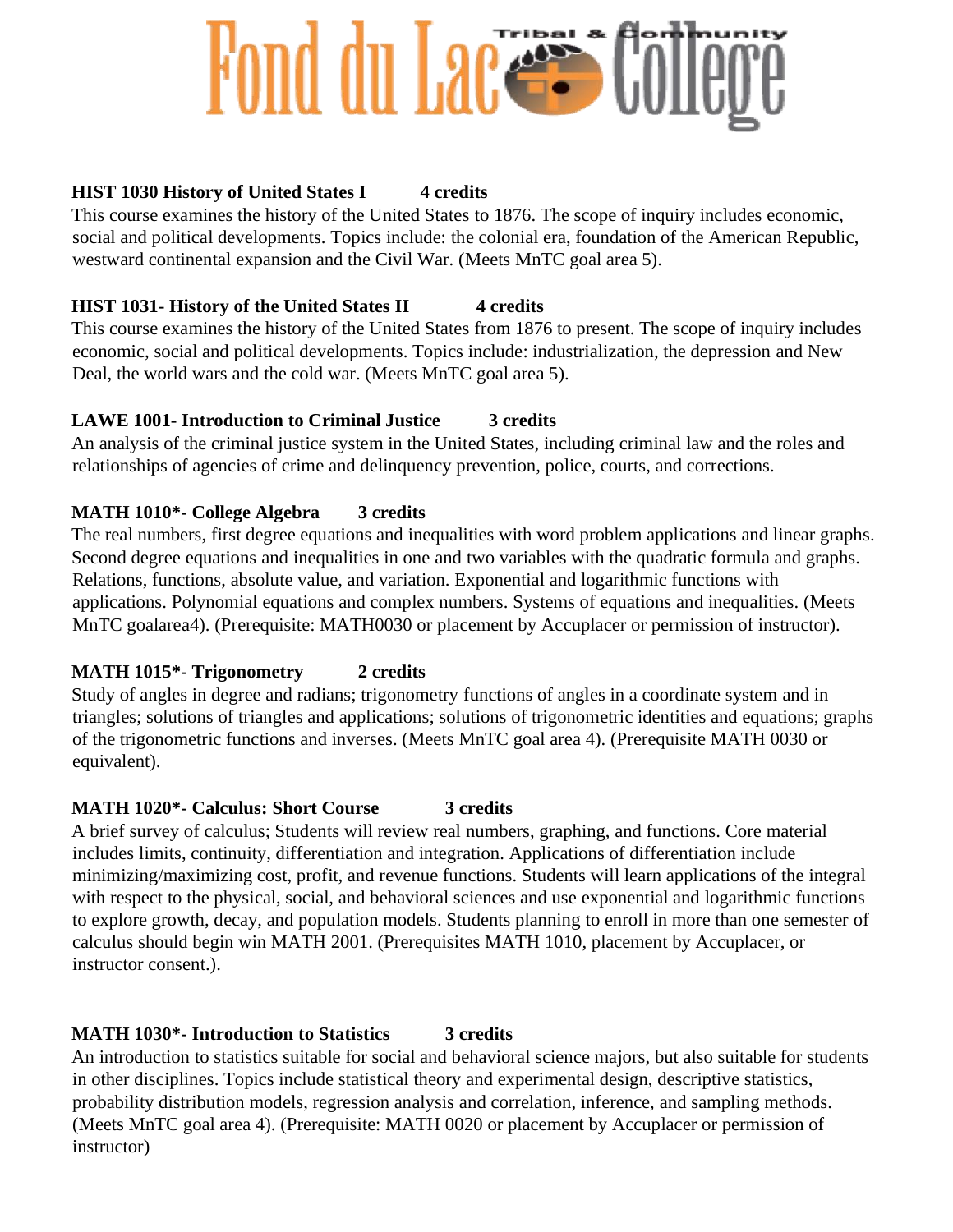# Fond du Laces

## **MATH 2001\***- **Calculus I 5 credits**

The two semester calculus sequence is designed for mathematics, computer science, engineering, and natural sciences majors. An introduction to basic differential and integral calculus: limits, derivatives and applications, integration and applications. (Meets MnTC goal area 4) (Prerequisite: MATH 1010 and MATH 1015 or placement by Accuplacer or instructor permission).

## **MUSC 1040- Fundamentals of Music Theory 2 credits**

This course is for the student interested in acquiring the basic knowledge of Music Theory. The basic concepts of rhythm, melody, and harmony are studied, as well as chord inversions, altered chords, simple forms, and cadences. Students are introduced to the playing of instruments such as the recorder and piano. Students planning to major in Elementary Education must take this course to fulfill the requirements for an Elementary Education degree. Music majors and minors will need to take this course in sequence with Music 1041.

## **PHYS 1001\*- Introduction to Physics I** 4 credits (3 lecture, 1 lab)

An algebra-based general physics course designed for pre- professional and non-engineering majors. Concepts in mechanics, electricity, magnetism, heat, light, sound, and modern physics will be explored through extensive laboratory activities. (Meets MnTC goal area 3) (Prerequisite: high school Higher Algebra or consent of instructor).

## **PHYS 1002\*- Introduction to Physics II** 4 credits (3 lecture, 1 lab)

An algebra-based general physics course designed for pre- professional and non-engineering majors. Concepts in mechanics, electricity, magnetism, heat, light, sound, and modern physics will be explored through extensive laboratory activities. (Meets MnTC goal area 3) (Prerequisite: high school Higher Algebra or consent of instructor).

## **POLS 1010- American Government 3 credits**

A study of the structure and function of the national government of the United States. The course examines the Presidency, Congress, and federal courts as well as the impact of interest groups, political parties, and the media upon government. (Meets MnTC goal area 5).

## **PSYC 2001- General Psychology 4 credits**

An introduction to the scientific study of human behavior: history, background and methods, development, perception, learning, thinking, motivation, emotion, intelligence, personality adjustment, mental health, and social psychology. (Meets MnTC goal area 5).

## **SPCH 1010- Public Speaking 3 credits**

This course provides students the opportunity to develop and/or enhance their public speaking skills in both formal and informal contexts. With a focus on extemporaneous delivery, students will learn to organize, outline, research, prepare, and deliver introductory, ceremonial, informative, and persuasive speeches. Impromptu, manuscript and group discussion deliveries will also be practiced. The course will include techniques to minimize stage fright, analyze audiences and develop culturally inclusive speaking styles.(Meets MnTC goal area 1).